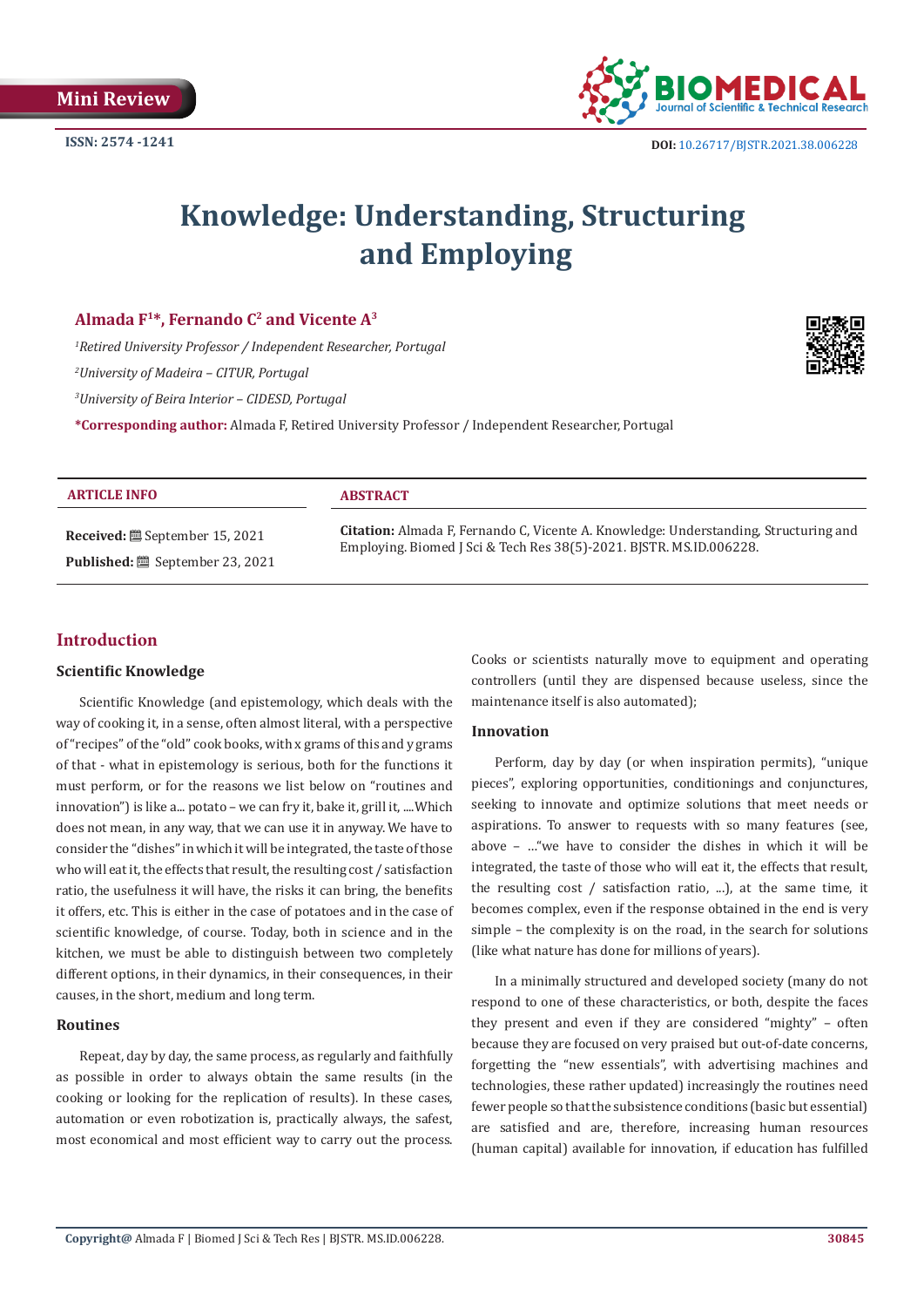its function (as will certainly happen in a properly structured society, of course). Wealth (*lato senso* and not merely financial or economic), there, increases exponentially. Other societies keep "falling behind" (at least relatively) or going into crisis because they do not have the necessary "traction", although they may seem to be working normally.[Note: the traction image is clear and explain the articulation of 1. there is not the necessary friction, on the one hand, and on the other hand, 2, the power is wasted or even counterproductive - a mutually destructive relationship].

# **Changes in Logic – and Mistakes that are Often Made, but not Less Serious**

The changes in "logic" (in the sense of structures, strategies and their rules – still in an Aristotelian view that is contradicted in its "three principles" – a) of identity, b) non-contradiction and, c) of the two options, yes or no –each of which is completely contradicted, for example, but not only, by quantum physics) are thus essential (even before the "great" rupture that is imposed - great is a form of expression, because a rupture, in the sense that Thomas Kuhn uses the term, is a break, as below we will see in a perspective that considers the inherent dialectics, therefore always "enormous"), so that balances can be maintained and preserved the coherence that allows us to survive (as well as possible, of course).

In fact, "logic changes" are essential and as important as upgrading equipment, strategies, etc... But the "logics" used are often forgotten, because they are implicit and we rarely explain them, ignoring even their existence in most cases.

The examples are many and well known, let's just remember:

- **1.** The Earth moves, Galileo once said (but softly, despite the powerful friends he had in the Vatican; unlike his contemporary, Giordano Bruno, who ended up at the stake). And yet, we take it as a fixed reference of movements (and respective inherences);
- **2.** If we had a vision that encompassed the ability to detect the x-rays, this (same) world would be looked as quite differently. If most of us were blind (and not, fortunately, a minority) the conception of this (equal) world would be another.
- **3.** If we want to innovate by adding "old parts" (like a little of an elephant, a giraffe legs, ...) – how is visible in what is presented to us in most fiction (? lack of imagination?) the result is "cowboys riding dragons or pink zebras". To try to innovate by following different paths, namely by verifying the results of other principles and forms of guidance – as we often see in forms of micro-organisms that come out of the picture to which we are accustomed, the results are quite different.
- **4.** The continents move (derive), not even in death things change ceases, and no one is eternal...;

**5.** The opposite of an error may not be "the good solution".

We all know this, but most (all?) forget that accepting any of those evidence requires restructuring the coherences in which we are situated and the balances we consider (meaning everything).

Changing logic is not easy. See Thomas Kuhn with his "*The logic of scientific revolutions*".

# **Some Examples of Errors**

Not adjusting the logics to existing conditions has costs which are often higher than the costs of change.

However, we prefer to ignore this need, or even its existence. See:

- **1.** To think of education as a process similar to osmosis. An osmosis that controls and regulates the exchanges that take place in the millions of membranes integrated in the human body, facilitating or inhibiting exchanges, through the use of the most diverse criteria. But in the case of education, it is not enough to immerse individuals in a good environment so that they can acquire good habits, wisdom, or even just knowledge.
- **2.** Medicines are good for health if they do anything it is because they act. But then can they act too much or not enough? Don't you agree?
- **3.** Man is an omnivore, metabolizing foods of animal or plant origin – which means that it has adapted in its constitution in this sense. Why do some want to change adjustments from thousands of years in a few months? Isn't it forcing nature?

As the examples are evident, and practically infinite, we think it is useless to add to the list.

# **Rethinking Man and Its Functionality**

Complexity, as we have shown above, is often in the processes of investigation and search, and it does not necessarily have to be in the solutions found. In multiple fields and areas of knowledge, as well as in their applicability, we find solutions not only simple, but also evident when we enter their framework. However, although any of our readers do not ignore that the interpretation we make of the world, of the context in which we live and of which we are an integral constituent, is based on the *stimuli* we receive, which are transformed into sensations and interpreted as perceptions, which allows us to elaborate a meaning, we continue to think (simultaneously, what is a paradox), that this image of the world we build corresponds to a "reality". That others come in the same way, and some, more radical, that any deviation from their meaning is a failure or may even correspond to nonsense. So when we said, early on that "epistemology is a potato" we wanted to signify our enormous respect for epistemology that helps us interpret the world in a slightly more consistent way, as well as by the potato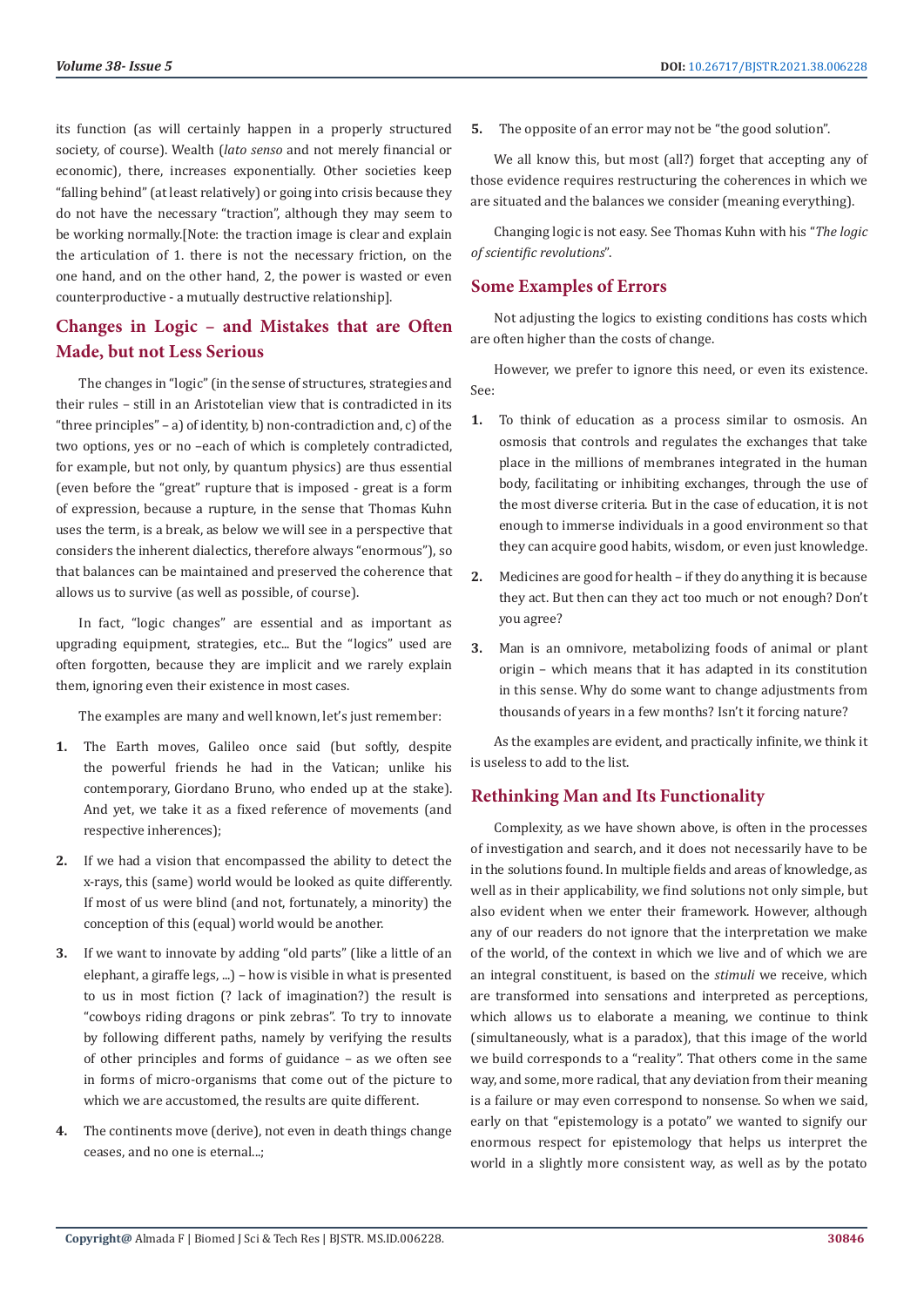(symbolically the food) that allows us to harvest the energy (which comes from the sun and the "dust of the stars", let us not forget it, but that without the potato would escape us and we would be unable to harvest) necessary to live in this world and to be an active component of it.

Some who consider epistemology to be superior to potatoes thought it was a derogatory relationship for epistemology; others, especially if they are hungry, would trade all the epistemology in the world for a few simple (our provocation) potatoes. Knowledge, what we can understand, in the structures it takes and in the uses we give it, not being more important than the oxygen we breathe, than "the potatoes we eat", than everything around us and with which we sometimes interact directly, is something essential in this path we walk.

However, even speaking (talk - sounds that are transmitted, but that even when we use the same words can mean such different things) about the legacy that was left to us by Einstein, by Thomas Kuhn, Karl Popper, ... and thousands of others, going through some grunts of Neanderthals or roars of dinosaurs (if they roared), we forget to make the necessary adjustments so that we can maintain the coherence of our designs and the balances that make them useful tools in the framework in which we are situated... and the way we integrate there. Speaking (grunting, roaring ...) are forms of erudition (verbiage which does not mean wisdom, nor knowledge), which we must give meaning (a sense, a significant and a signifier) so that it can become a useful tool (we despise, here, the erudition that is nothing but ostentatious or splurge, which are sometimes also useful too).We tried to show contradictions and aspects to be considered in the rationale of the questions that lead to a restructuring of the way of thinking man.

Man evolved, in a process that lasted millions of years and of dialectics in which he created the senses (which he was able to) that allowed him to detect the stimuli that could be advantageous (transforming himself), interacting in such a way that, at the level of his tiny (even seen within the planet Earth) dimension, to transform. In a dialogue that some are late to recognize from the pedestal on which they placed themselves as superior beings in the building of creation [note: although some microorganisms sometimes try to alert this pretentious man, that his power is, after all, very, very, fragile].But once some paradoxes have been released for the limitations of the space of an article we warn of the problem, we do not want to stick to some slogans and provocations, and we will leave indications about a suggestion of solution that we develop, we debate and we justify, ..., in the form of a book with the title "The Next Technological Jump". The preparation of the processes can be complex, but the answer obtained in the end may even be very simple, as we've stated above. It's time to try to show it because, we think, we're in one of these cases. In this line we propose two

concepts to perform a break with the locks that are at the origin of the confusions that we expose above.

### **A Proposal**

Let us dare to go a little further into the unknown (investigate is this, a leap into the unknown, not a step to gather some stones / data, on the frontier of knowledge – without belittling the stones / data, of which we have been leavingsome above).Darwin, with the publication in 1859 (a handful of years from now, only) gave his face (literally, for the insults and aggressions to which he was subjected to innovate) to a break that not only came out of his journey on the Beagle but is also the product of a fummer of ideas about the evolutionary process of life and "The origin of species". We suggest joining the description of the process in which the struggle for life and the resulting natural selection created a pressure on the appearance, transformation and disappearance of species (species, controversial concept), two concepts that are tools for the consolidation of the rupture.

### **The Concept of Arat - A Transformation Conditioner**

The struggle for life and the resulting natural selection takes place. But what leads to transformation? The mere chance of the appearance and disappearance of "species" that is promoting and generating differentiations?

Or are these transformations also directed and conducted by beacons that will yield the process and give it guidance (do not confuse with determinism)?.The reaction to stimuli / aggressions is a characteristic of living beings (put in a brief and simplistic way). We can thus conceive of a "mechanism" in which these reactions condition and adjust the process by articulating aggression / stimulus, the resulting reaction that triggers an adaptation process, which leads to transformation (temporary or definitive, and may even be transmitted to future generations - ARAT. Chance, that happens ... by chance, it is no longer dominant. An adaptation that has a sequence, and there for a continuity, provoked by the MENTAL SCHEMES produced.

# **The Concept of Mental Scheme**

 A stabilizer of the transformations carried out. Any procedure (movement or stay still), when repeated enough times, leaves marks, creates rails, which facilitate its repetition thus making it more likely. In the nervous system, for example, but not exclusively, myelinated circuits or synapses are created, with excitatory or inhibiting potentials that facilitate the appearance of a potential of action and its repetition. But the nervous system is not a privileged situation, although it is often, until now, considered the "place of thought", as "the heart is the center of emotions" .... The process is described and commented on above. If we look around us with some care, we see that everything that moves leaves a trail, a mark,